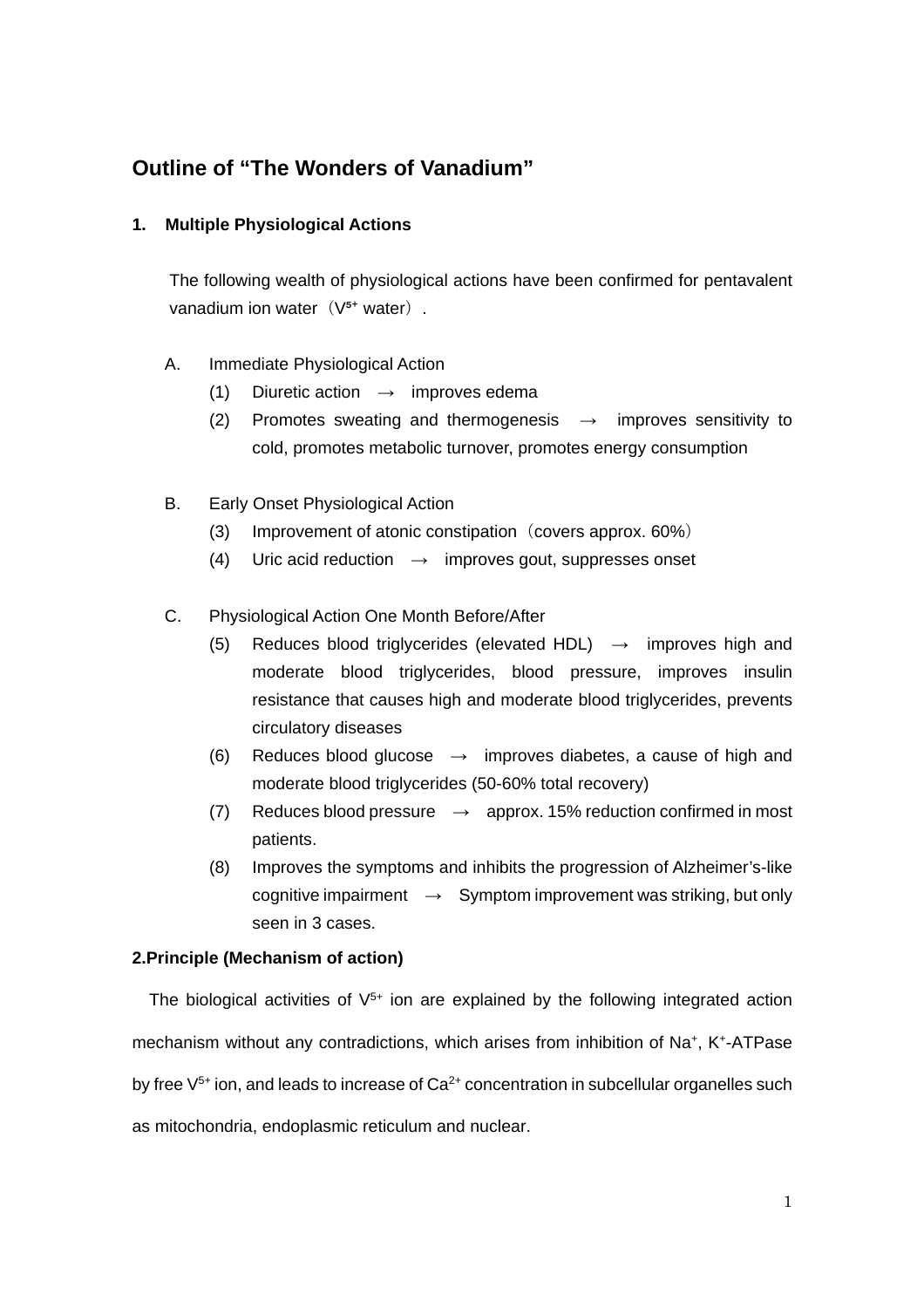#### **A. Principle**

(1) The species of free  $V^{5+}$  ion is contained in the ingested vanadium ion water at about 35%, and  $V^{5+}$  inhibits the function of Na<sup>+</sup>, K<sup>+</sup>-ATPase in the cell membrane by competitively binding to the phosphate biding site on the enzyme. Therefore, an intake of the vanadium ion water in a certain level inhibits the function of the enzyme to excrete Na<sup>+</sup> from the cell, and to take K<sup>+</sup> into the cell. (Cantley happened to discover it in 1977.) (2) Since extracellular Na<sup>+</sup> concentration is approximately 30 times higher than that of inside, Na<sup>+</sup> flows into the cell by osmotic pressure, and intracellular Na<sup>+</sup> concentration increases. Then the membrane potential of the cell gradually elevates from the resting state (-100mV to -70mV) to the depolarized state, which leads to opening of membrane potential-dependent  $Ca^{2+}$  channel, and the extracellular  $Ca^{2+}$  ion, of which concentration is one million times higher than that in the cell, flows into the cell. Since the higher level of  $Ca^{2+}$  concentration at 10<sup>-4</sup> to 10<sup>-3</sup> M is cytotoxic,  $Ca^{2+}$  ions are absorbed into mitochondria and endoplasmic reticulum in a moment. At the same time, the increased  $Ca<sup>2+</sup>$  inactivates the channel, and the gate will be closed.

(3) Increased Na<sup>+</sup> is then excreted from the cell by Na<sup>+</sup>, Ca<sup>2+</sup>-pump activated by  $Ca<sup>2+</sup>$  ion flow. Although the  $Ca<sup>2+</sup>$  pump, which actively transports  $Ca<sup>2+</sup>$  from inside to outside of the cell by using energy of ATP, exists in the cell membrane, this is naturally inhibited by  $V^{5+}$  ion, and the amount of  $Ca^{2+}$  transport decreases.

 $(4)$  Through the foregoing actions, the Ca<sup>2+</sup> concentration in nucleus linked to mitochondria and endoplasmic reticulum increases. All of the biological activities of  $V<sup>5+</sup>$ water, which we confirmed as described above, can be explained by the increase of Ca<sup>2+</sup> concentration in three subcellular organelles $(1)$ ,  $(10) - (22)$ .

2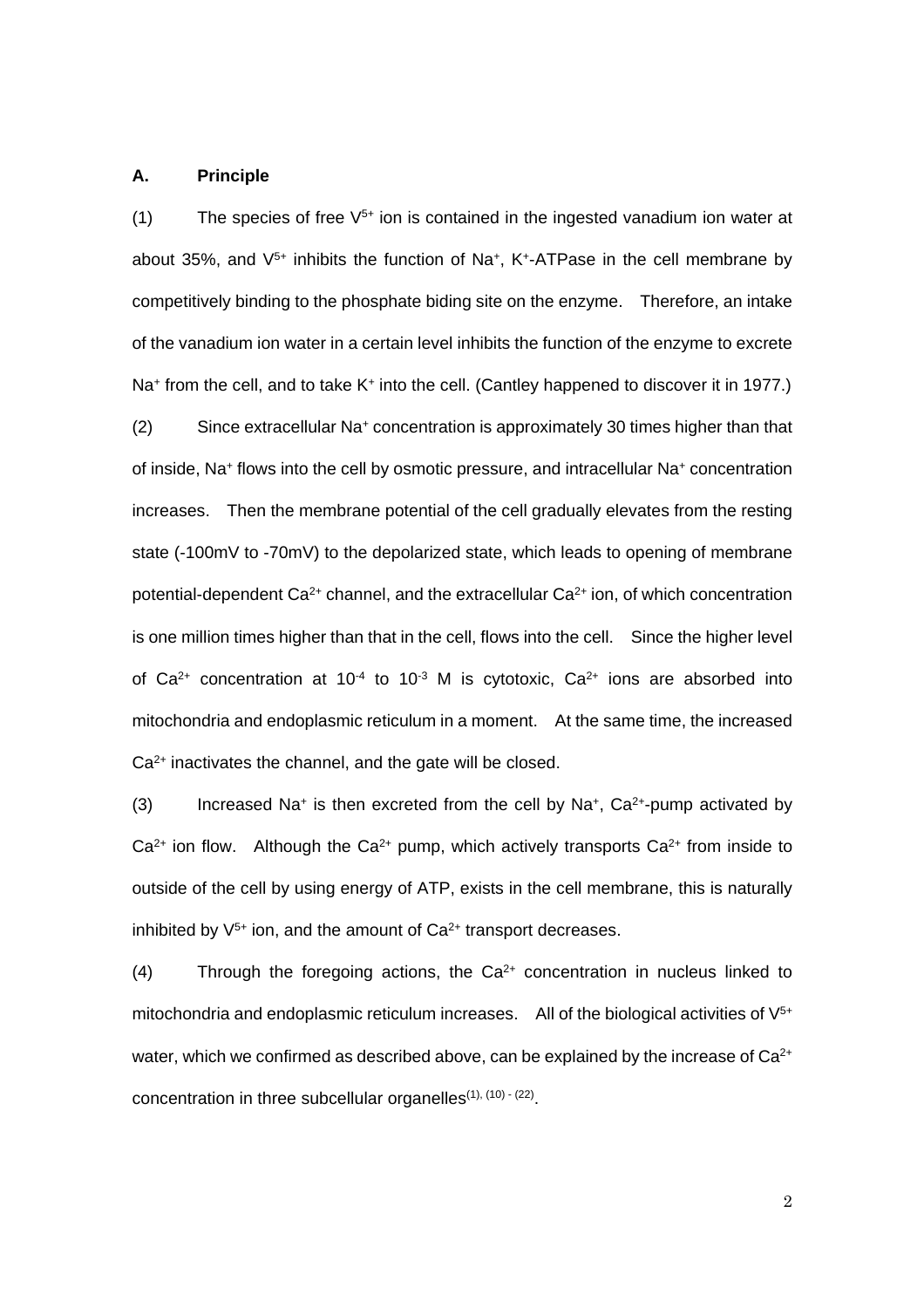#### **3.Detailed mechanisms of biological activities**

#### **(1) Diuretic action**

Inhibition of Na<sup>+</sup>, K<sup>+</sup>-ATPase activity suppresses Na<sup>+</sup> resorption at distal tubule of renal nephron, thereby accompanying blood pressure lowering as well as diuretic action in the same manner of thiazide and loop diuretic<sup>(23), (24)</sup>.

## **(2) Enhanced pyrogenicity and sweating, Improvement of feeling of cold**

When Ca<sup>2+</sup> concentration in mitochondria is elevated, several enzymes of citric acid cycle are activated, and energy production increases. In a thermogenic tissue such as brown adipose tissue containing uncoupling protein-1(UCP-1), the produced energy is almost consumed as heat. In addition, there are several UCP family proteins for heat production, such as UCP-2 (in white adipose tissue, skeletal muscle, spleen, intestine and so on), UCP-3 (mainly in skeletal muscle), UCP-4 and UCP-5 (in brain), by which the living organisms can maintain their body temperatures at a very narrow constant range<sup>(25)</sup>.

#### **(3) Improvement of atonic constipation**

 A fundamental cause of atonic constipation of aged people is decrease of intestinal peristaltic movement. The intestinal peristaltic movement carries ingested foods by the repeated contractions of longitudinal muscle and circular muscle, and finally excretes stool. According to the research by Kuemmele et al., it is reported that the longitudinal muscle contracts by  $Ca^{2+}$  release from endoplasmic reticulum responding on ADP-ribose, and the circular muscle contracts by  $Ca<sup>2+</sup>$  release on inositol trisphosphate  $(IP3)$ . Improvement of atonic constipation can be explain by this increase of  $Ca<sup>2+</sup>$ concentration or release from endoplasmic reticulum caused by vanadium ion  $(V^{5+})$ water<sup>(27), (28), (29)</sup>.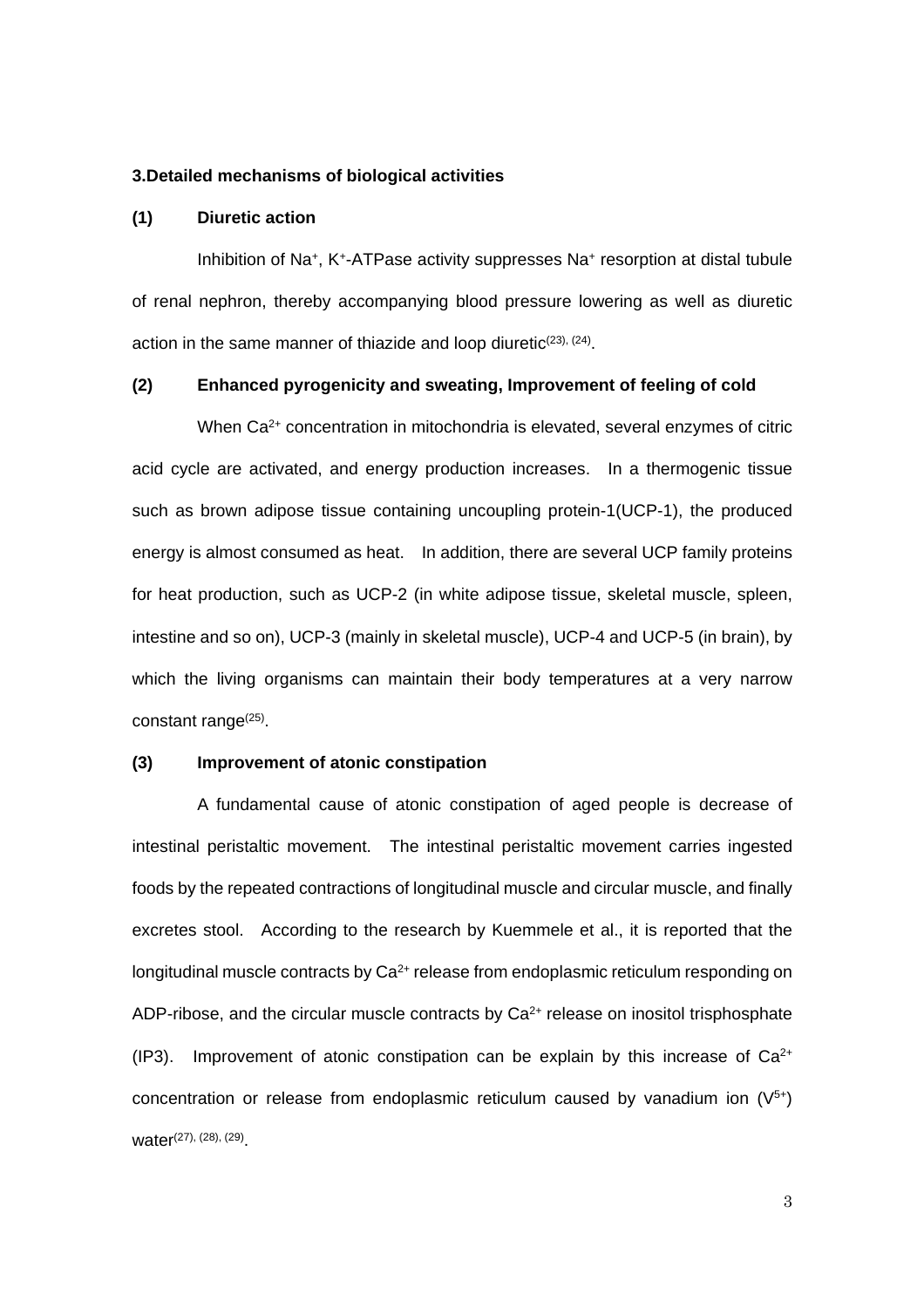**(4) Symptom improvement and progression control of Alzheimer type dementia (AD)** A thesis about dementia symptoms and degenerative nerves of Alzheimer disease are published by Harvard Medical School research group of neurological disease on Nature (issued on July 2009). According to the study, the main cause on early stage of dementia symptoms and degenerative nerves of Alzheimer disease are on inactive presenilin of presynaptic terminal. It is considered that the obstruction of Ca<sup>2+</sup>intracellular influx from voltage-gated calcium channels and the depletion of Ca<sup>2+</sup>on endoplasmic reticulum are deeply related.

## **(5) Lowering of blood triglyceride**

 The lowering of blood triglyceride is a principal action of total metabolic improvements caused by pentavalent vanadium ion  $(V^{5+})$  water. At first, when Ca<sup>2+</sup> concentration in mitochondria is elevated, biologically activities of many enzymes in the mitochondria are significantly increased, and further enhances fatty acid metabolism such as β-oxidation. Some kinds of fatty acids, and fatty acid derivatives behave like a ligand, and activate nuclear receptors, peroxisome proliferator-activated receptors (PPARs). PPARs are transcription factors having DNA binding regions and ligand binding regions. Forty eight PPARs are found in human, and PPARδ has been discovered recently to be particularly important in lipid metabolism. PPARα is mainly expressed in liver, PPARγ is expressed in adipose tissue, and PPARδ is ubiquitously expressed in skeletal muscle etc. Activation of these transcription factors is dependent on Ca2+ concentration as is shown by the mechanism of fertilization and ovulation. Since the inner side of nuclear membrane is directly connected with the lumen of endoplasmic reticulum (ER), increase of  $Ca<sup>2+</sup>$  concentration of ER reflects the activation

4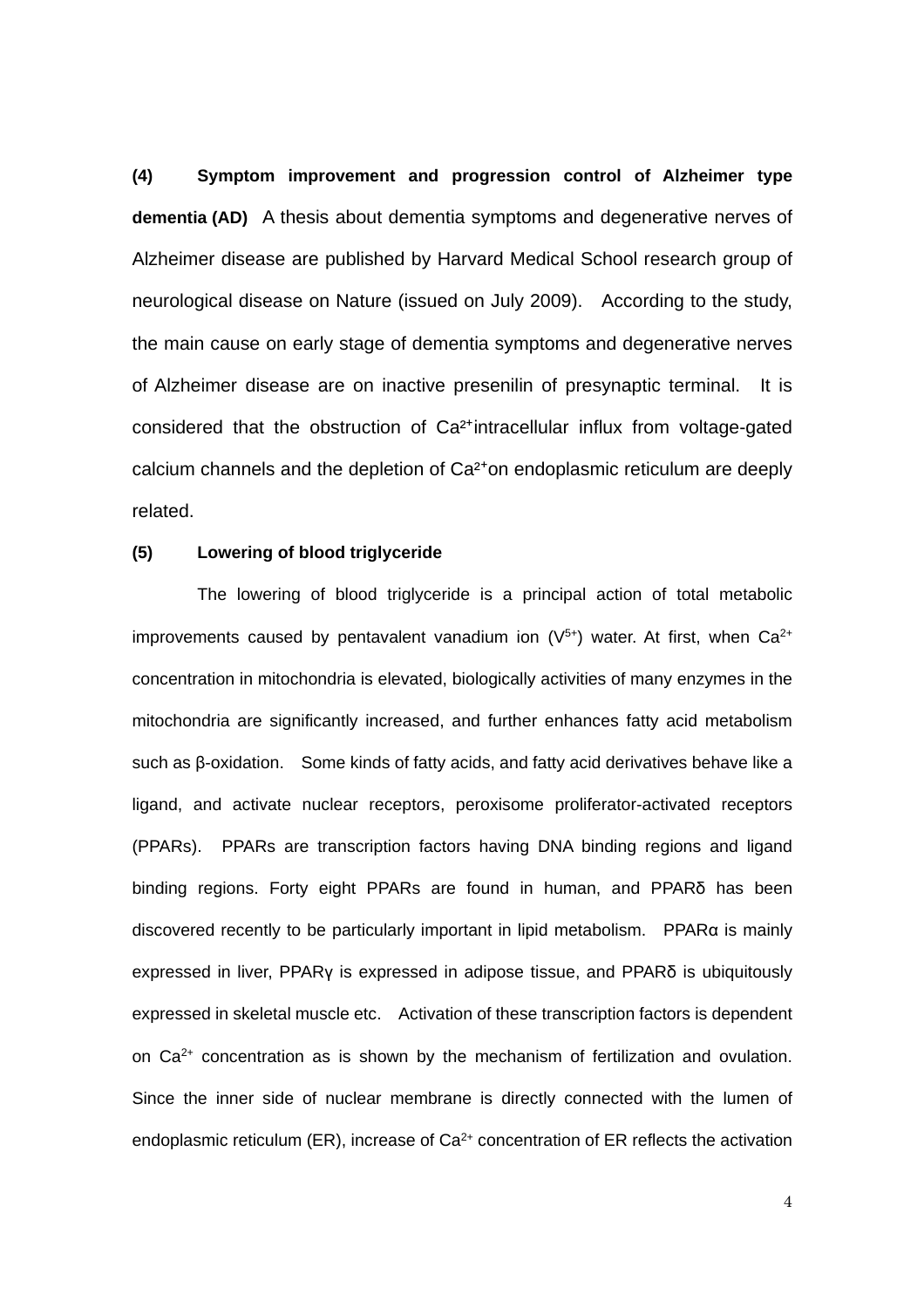of PPARs.  $Ca^{2+}$  ion in the inner side of nuclear membrane flows to nucleoplasm by various routs via Ca<sup>2+</sup> ATPase or IP3, and regulates the transcription. The activation of PPARα accelerates β-oxidation of fatty acid in the liver, suppresses triglyceride synthesis, and reduces the secretion of VLDL from the liver, which leads to lowering of blood triglyceride. Further, an agonist of PPARγ, fibrate, has been widely used over 20 years as a hypotriglyceridemic drug. PPARγ is a primary regulator of adipocyte differentiation, and enhances storage of lipid in the mature adipocyte by expressing master genes in the differentiation stage. An agonist of PPARγ, a thiazolidine derivative, is also widely used in the world as an anti-insulin resistant drug. PPARδ is known to activate the transcription of most genes of fatty acid catabolism such as transfer, activation, βoxidation, and uncoupling protein (uCP) in skeletal muscle, enhance total lipid metabolism, and improve insulin resistance and abnormal glucose tolerance. The expression of PPARδ increases by continuous endurance exercise. We observed that muscular subjects are more easily activated by vanadium ion water than those of fragile subjects. Taken together, it is speculated that the activation of the PPARδ significantly contributes to the improvement of lipid metabolism by vanadium ion water $(30)$   $(37)$ .

## **(6) Improvement of diabetes derived from hypertriglyceridemia**

 Since diabetes is a common disease caused by a variety of factors such as genetic polymorphisms and lifestyles, insulin treatment does not necessarily result in good outcomes. Hyperglycemia based on the onset of insulin resistance derived from hypertriglyceridemia can be greatly improved by the above lowering of blood triglyceride. In addition, some serious cases of weak insulin secretion due to the long-term administration of sulfonylurea agent can be recovered to the normal insulin level by the lowering of blood triglyceride and regeneration of beta-cell due to the increase of Ca<sup>2+</sup>

5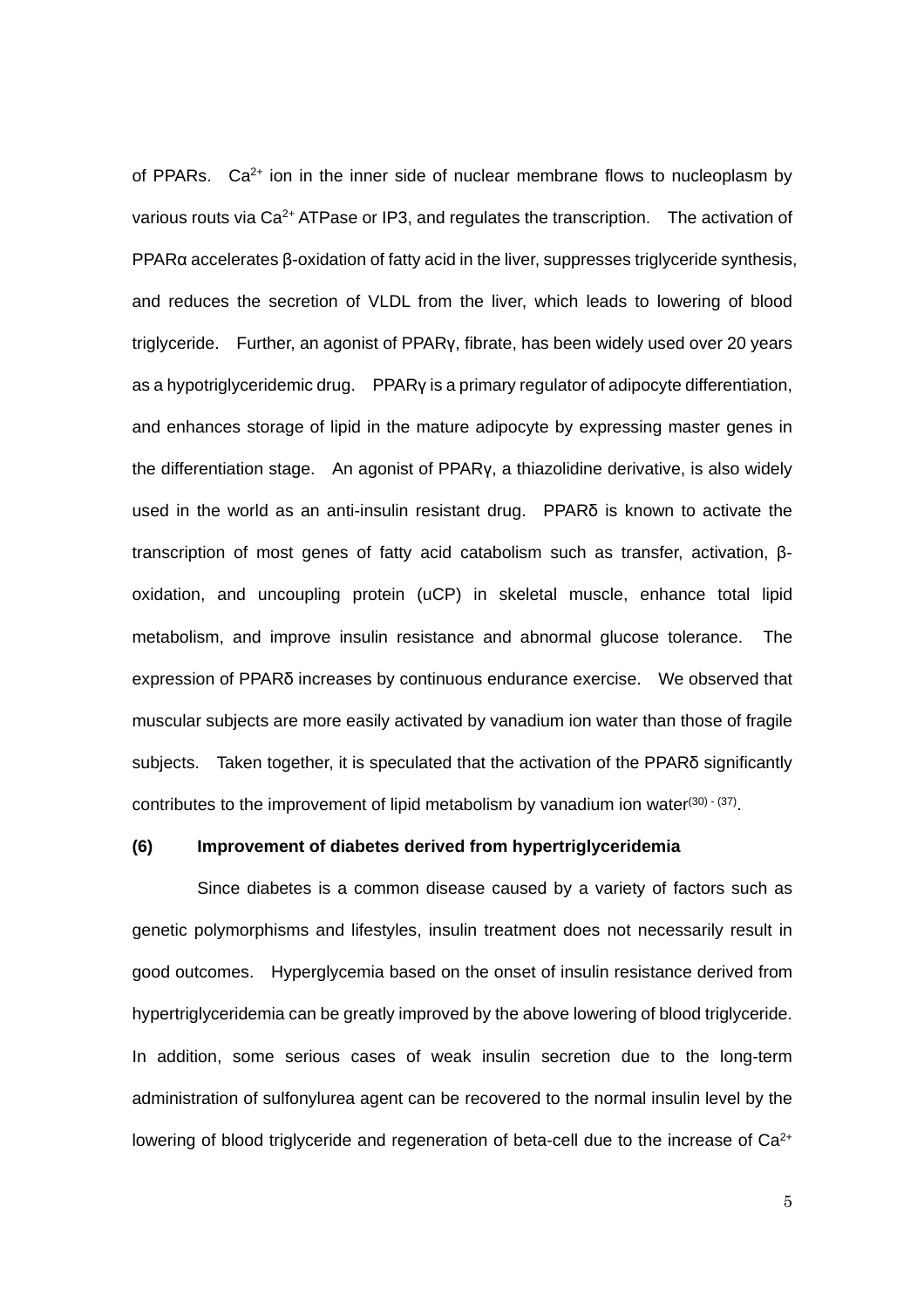concentration in the endoplasmic reticulum caused by vanadium ion  $(V^{5+})$  water<sup>(16), (38) -</sup> (43) .

## **(7) Lowering of blood pressure**

Excretion of Na<sup>+</sup> based on diuretic effect by vanadium ion  $(V<sup>5+</sup>)$  water appeared to be primary cause of blood pressure decrease. Other factors are also important effect, such as decrease of fat in the blood vessel and increase of motion effect of blood vessel muscle $^{(44), (45)}$ .

# **(8) Improvement or retarded progression of dementia**

Despite the small number of clinical results, Zhang et al. has been reported that the dysfunction of intracellular  $Ca<sup>2+</sup>$  release in presynaptic terminals might be an early pathogenic event leading to dementia and neurodegeneration in Alzheimer's disease. The enhancement of store and release of intracellular  $Ca^{2+}$  by vanadium ion ( $V^{5+}$ ) water may have an important role for improvement or retarded progression of dementia<sup>(46)</sup>.

# **References**

| 1. | National, Research Council, Division of Chemistry and Chemical                                           |
|----|----------------------------------------------------------------------------------------------------------|
|    | Chemical Technology-Environmental Studies Board.                                                         |
| 2. | Ochiai, E., "Life and Metals" Kyoritsu Shuppan Co., Ltd. (1991)                                          |
| 3. | Sakurai, H., "New knowledge of 111 elements" Kodansha Ltd. (1997)                                        |
| 4. | Iwai, K. et al., "Biodistribution of Vanadium compounds in Rats and Mice" Trace Nutrient Research Vol. 5 |
|    | (1988)                                                                                                   |
| 5. | Sakurai, H. et al., "Organ Distributions and Oxidation States of Vanadium Compounds" Trace Nutrient      |
|    | Research Vol. 7 (1988)                                                                                   |
|    |                                                                                                          |

6. Ido, T., "Effect on Neuro Receptor and Metabolic Analysis of Vanadate"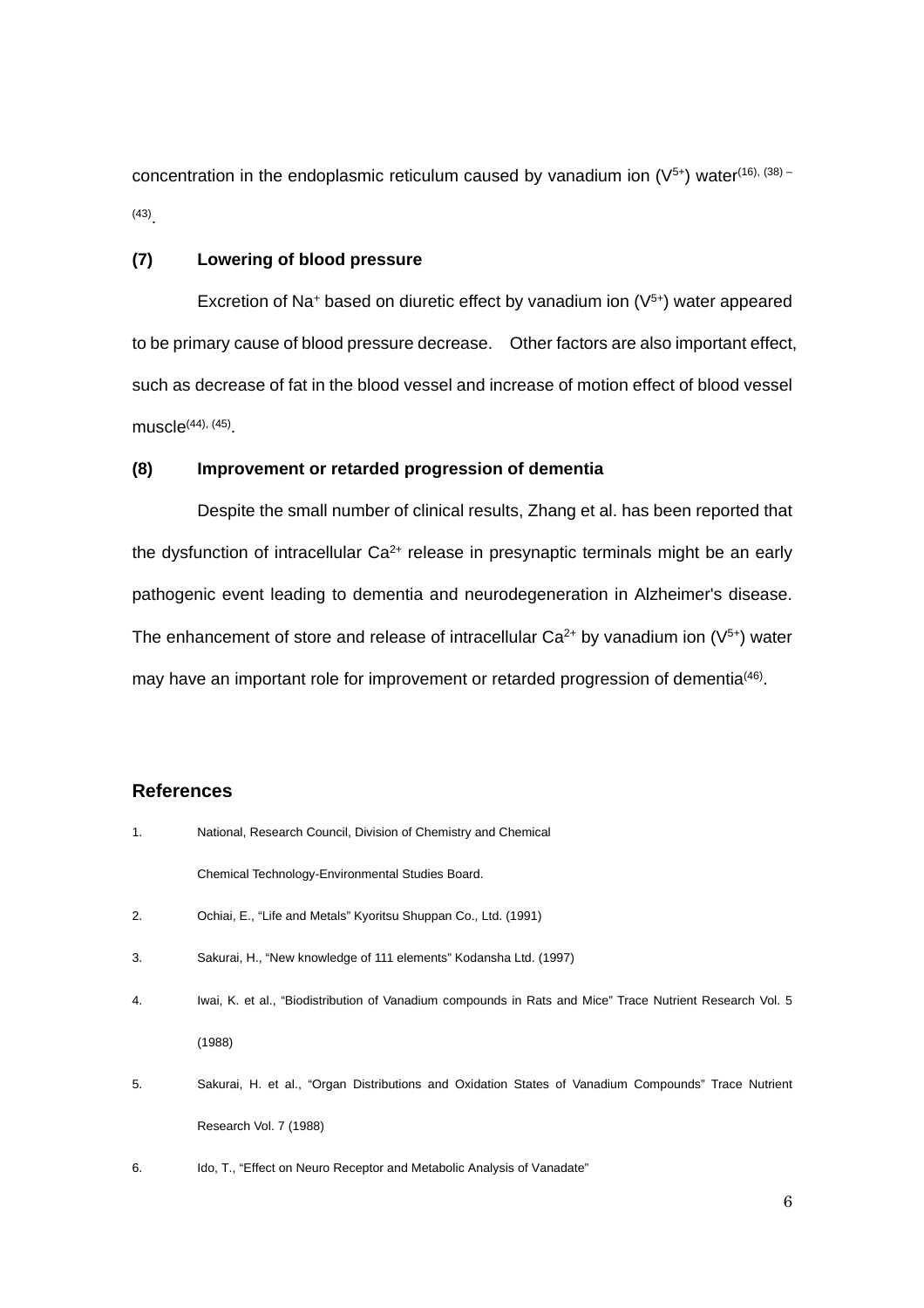Trace Nutrient Research Vol. 6 (1989)

- 7. Sakurai, H. et al., "Organ Distributions and Oxidation States of Vanadium Compounds" Trace Nutrient Research Vol. 6 (1989)
- 8. L.C. Cantley, Jr.L. Josephson, R. Warner. M. Yanagisawa, C. Lechence, G. Guidotti, J.Biol. 7421- 7423,(1977)
- 9. Kojima, I., "Signal Transduction Mechanism of Calcium" CHUGAI-IGAKUSHA (1993)
- 10. Endo, H., "Calcium Ion and Cell Function" Calcium Ion and Signal Transduction, edited by Mikoshiba K. et al. (2000)
- 11. Iino, M. "Dynamic Regulation of Intracellular Ca<sup>2+</sup> Signals" Calcium Ion and Signal Transduction, edited by Mikoshiba K. et al. (2000)
- 12. Nomi, M., and Hisaba, K. "Intracellular Calcium Oscillation" Calcium Ion and Signal Transduction, edited by Mikoshiba K. et al. (2000)
- 13. Huruya, K. "Calcium Waves as an Intercellular Signaling" Calcium Ion and Signal Transduction, edited by Mikoshiba K. et al. (2000)
- 14. Matsuoka, T. and Noma, A. "Na<sup>+</sup>-K<sup>+</sup> Exchange" Calcium Ion and Signal Transduction, edited by Mikoshiba K. et al. (2000)
- 15. Mikoshiba, K. "Ca2+ Metabolization and Pumping Out Mechanism" Calcium Ion and Signal Transduction, edited by Mikoshiba K. et al. (2000)
- 16. Kurihara, S. and Tanabe, T. "Voltage-dependent Ca<sup>2+</sup> Channels" Calcium Ion and Signal Transduction, edited by Mikoshiba K. et al. (2000)
- 17. Miyazaki, S. "Fertilization" Calcium Ion and Signal Transduction, edited by Mikoshiba K. et al. (2000)
- 18. Iida, H. "Ca<sup>2+</sup> Regulation of Gene Expression and Division" Calcium Ion and Signal Transduction, edited by Mikoshiba K. et al. (2000)
- 19. Muto, S. and Mikoshiba, K. "Calcium Signals in Cell Division" Calcium Ion and Signal Transduction, edited by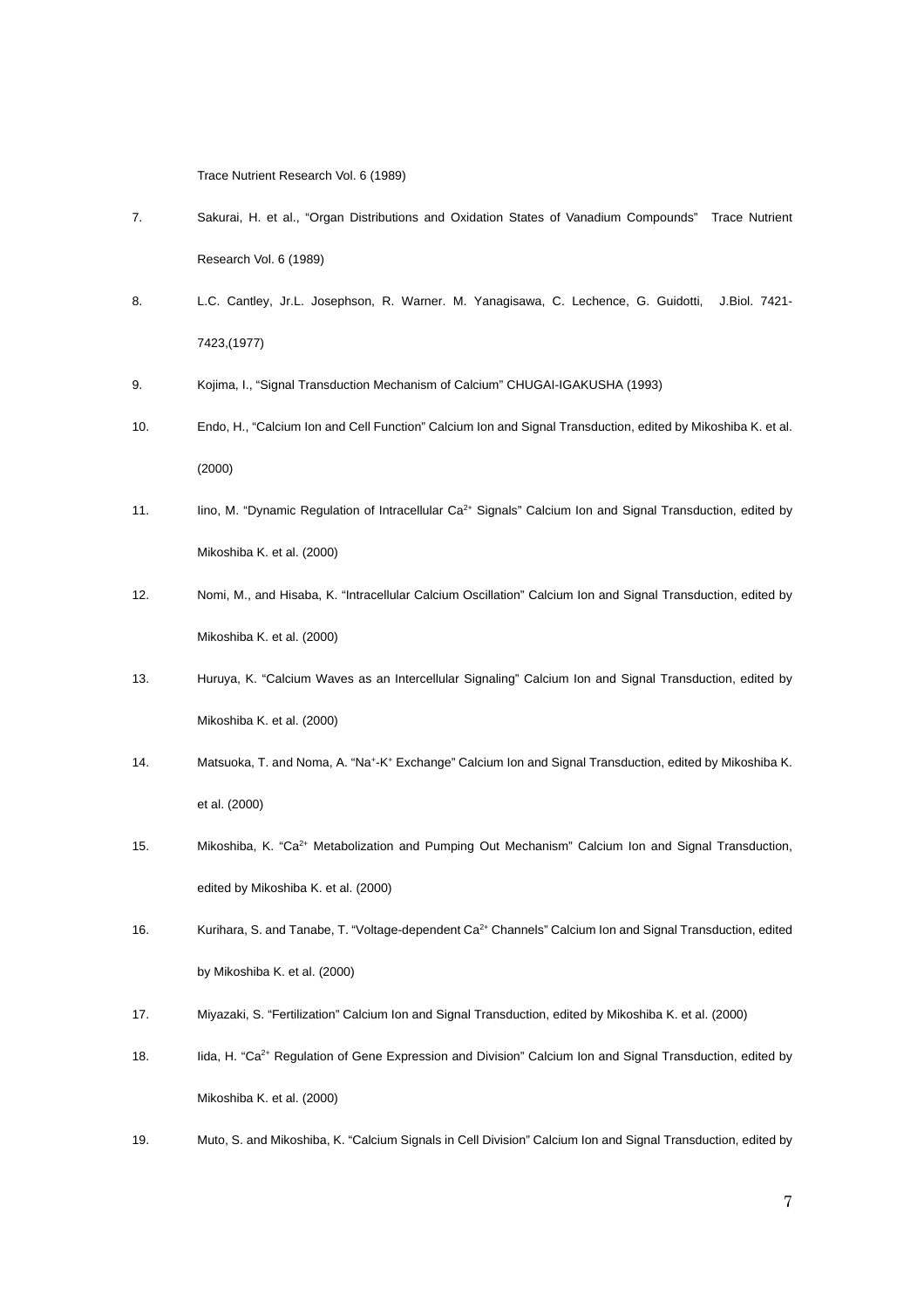Mikoshiba K. et al. (2000)

- 20. L. Dux., A. Martonosi (J. Biol. Chem. 258: 2599-2603 (1983))
- 21. Sugita, Y., "Structural and Functional Relationships in Ca<sup>2+</sup> pump" Seikagaku, 10/2008
- 22. Kiyonaka, S.,
- 23. Imai, E. and Orita, Y. "Diuretics" Nippon Rinsho, 1/2005
- 24. Kimura, G., "Pathogenesis of edema and its classification" Nippon Rinsho, 1/2005
- 25. Harper's illustrated Biochemistry 27<sup>th</sup> ed.
- 26. Okamoto, H., "Pancreatic β-cell death, regeneration and functioning" Seikagaku 75, 1303-1311 (2003)
- 27. J.F. Kuemmerle, G.M. Makhlouf, J.Biol.chem.,270 25488-25494(1995)
- 28. Iino, M., "IP3 receptor and  $Ca<sup>2+</sup>$  signaling" Protein Nucleic Acid and Enzyme,  $5/2005$
- 29. Miyazaki, H., "Molecular Biology of Uric Acid Transporter" Seikagaku, 2/2007
- 30. Sakai, J.,"Activation of "fat burning sensor" PPARγ induces fatty acid β-oxidation in skeletal muscle and attenuates metabolic syndrome", Seikagaku, 76, 517-524 (2004)
- 31. Sato, R. and Sakai, J., "SREBP controls cholesterol homeostasis" Seikagaku, 76, 503-508 (2004)
- 32. Hatae, T. And Tanabe, T., "PPARs and signal transduction of prostaglandin" Seikagaku, 74, 551-554 (2004)
- 33. Ueda, K., Inagaki, N. and Sakai, J., "Lipo-Network" Seikagaku, 76, 501-502 (2004)
- 34. Kabashima, M., "Regulation of cholesterol homeostasis by nuclear receptors" Seikagaku, 6/2004
- 35. Shiraki, T., "Activation mechanism by PPARα by its endogenous ligands" Seikagaku, 10/2007
- 36. Funabashi, T., "Adiponectin, from its discovery to analysis" Nippon Rinsho 1/2005
- 37. Yamaguchi, T. "PAT family: lipid droplet-associated proteins that regulate the fat storage and lipolysis" Seikagaku, 2/2007
- 38. Tobe, K. and Kadowaki, T. "Insulin resistance medicament" Medicine and Drug Journal 7/2000
- 39. Kishida, K. et al., "Insulin resistance syndrome Adipocytokine" SAISHIN IGAKU Vol.57, No.8 (2002)